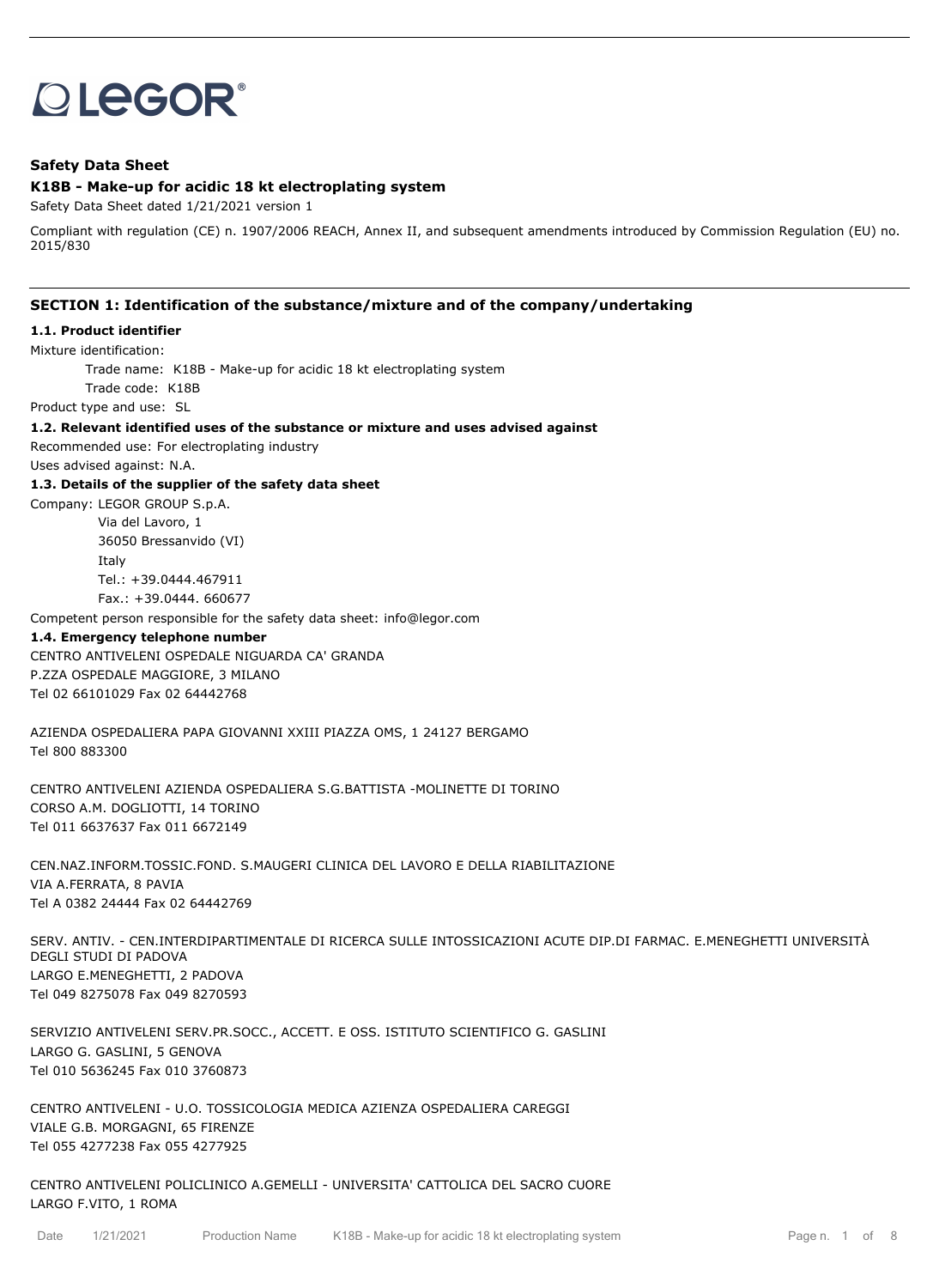CENTRO ANTIVELENI - ISTITUTO DI ANESTESIOLOGIA E RIANIMAZIONE UNIVERSITÀ DEGLI STUDI DI ROMA LA SAPIENZA VIALE DEL POLICLINICO, 155 ROMA Tel 06 49970698 Fax 06 4461967

AZ. OSP. UNIV. FOGGIA V.LE LUIGI PINTO, 1 71122 FOGGIA Tel 0881 732326

CENTRO ANTIVELENI AZIENDA OSPEDALIERA A. CARDARELLI VIA CARDARELLI, 9 NAPOLI Tel 081 7472870 Fax 081 7472880

## **SECTION 2: Hazards identification**

#### **2.1. Classification of the substance or mixture**

#### **Regulation (EC) n. 1272/2008 (CLP)**

Aquatic Chronic 3 Harmful to aquatic life with long lasting effects.

Adverse physicochemical, human health and environmental effects:

No other hazards

## **2.2. Label elements**

## **Hazard statements**

H412 Harmful to aquatic life with long lasting effects.

#### **Special provisions according to Annex XVII of REACH and subsequent amendments:**

None

## **2.3. Other hazards**

No PBT Ingredients are present

Other Hazards: No other hazards

#### **SECTION 3: Composition/information on ingredients**

#### **3.1. Substances**

N.A.

## **3.2. Mixtures**

Mixture identification: K18B - Make-up for acidic 18 kt electroplating system

#### **Hazardous components within the meaning of the CLP regulation and related classification:**

| Qty     | Name                             | Ident. Numb.             | Classification                                                                                                                                                     | <b>Registration Number</b> |
|---------|----------------------------------|--------------------------|--------------------------------------------------------------------------------------------------------------------------------------------------------------------|----------------------------|
| $< 5\%$ | Citric acid                      | EC:201-069-1             | CAS: 5949-29-1 Eye Irrit. 2, H319                                                                                                                                  | 01-2119457026-42-xxxx      |
| $< 5\%$ | Copper (II) sulfate pentahydrate | EC:231-847-6<br>$00 - 0$ | CAS:7758-99-8 Acute Tox. 4, H302; Eye Irrit. 2, 01-2119520566-40<br>H319; Skin Irrit. 2, H315; Aguatic<br>Index:029-004- Acute 1, H400; Aquatic Chronic 1,<br>H410 |                            |

#### **SECTION 4: First aid measures**

#### **4.1. Description of first aid measures**

In case of skin contact:

Wash with plenty of water and soap.

In case of eyes contact:

Wash immediately with water.

In case of Ingestion:

Do not induce vomiting, get medical attention showing the SDS and label hazardous.

In case of Inhalation:

Remove casualty to fresh air and keep warm and at rest.

## **4.2. Most important symptoms and effects, both acute and delayed**

N.A.

## **4.3. Indication of any immediate medical attention and special treatment needed**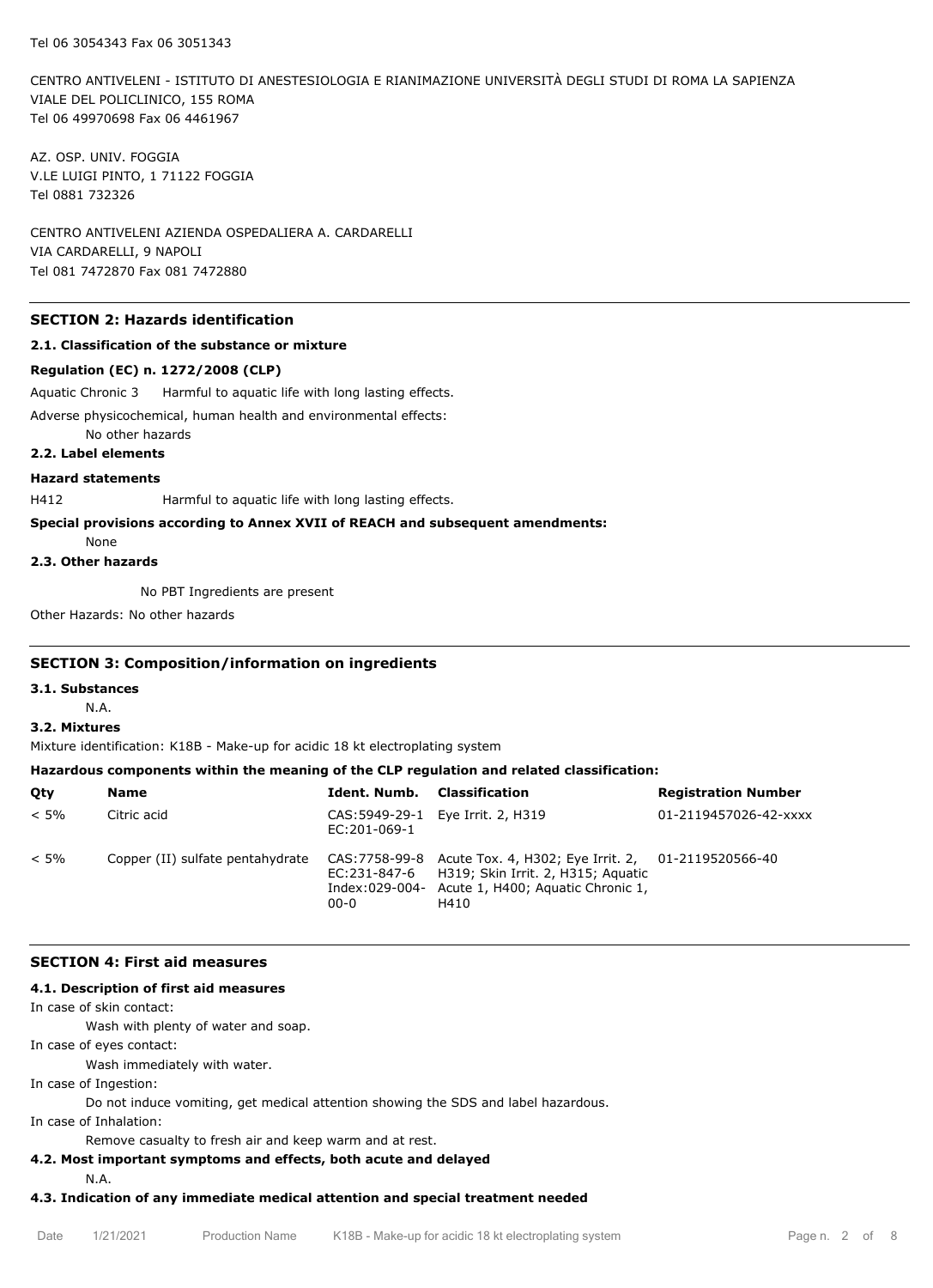## **SECTION 5: Firefighting measures**

#### **5.1. Extinguishing media**

Suitable extinguishing media:

**Water** 

Carbon dioxide (CO2).

Extinguishing media which must not be used for safety reasons:

None in particular.

#### **5.2. Special hazards arising from the substance or mixture**

Do not inhale explosion and combustion gases.

Burning produces heavy smoke.

#### **5.3. Advice for firefighters**

Use suitable breathing apparatus .

Collect contaminated fire extinguishing water separately. This must not be discharged into drains. Move undamaged containers from immediate hazard area if it can be done safely.

#### **SECTION 6: Accidental release measures**

#### **6.1. Personal precautions, protective equipment and emergency procedures**

Wear personal protection equipment.

Remove persons to safety.

See protective measures under point 7 and 8.

#### **6.2. Environmental precautions**

Do not allow to enter into soil/subsoil. Do not allow to enter into surface water or drains.

Retain contaminated washing water and dispose it.

In case of gas escape or of entry into waterways, soil or drains, inform the responsible authorities.

Suitable material for taking up: absorbing material, organic, sand

#### **6.3. Methods and material for containment and cleaning up**

Suitable material for taking up: absorbing material, organic, sand Wash with plenty of water.

#### **6.4. Reference to other sections**

See also section 8 and 13

#### **SECTION 7: Handling and storage**

#### **7.1. Precautions for safe handling**

Avoid contact with skin and eyes, inhaltion of vapours and mists.

Don't use empty container before they have been cleaned.

Before making transfer operations, assure that there aren't any incompatible material residuals in the containers.

Contamined clothing should be changed before entering eating areas.

Do not eat or drink while working.

See also section 8 for recommended protective equipment.

#### **7.2. Conditions for safe storage, including any incompatibilities**

keep far from light; DZLEG\_006

Incompatible materials:

None in particular.

Instructions as regards storage premises:

Adequately ventilated premises.

#### **7.3. Specific end use(s)**

Recommendation(s)

None in particular

Industrial sector specific solutions:

None in particular

## **SECTION 8: Exposure controls/personal protection**

#### **8.1. Control parameters**

No data available

#### **8.2. Exposure controls**

Eye protection: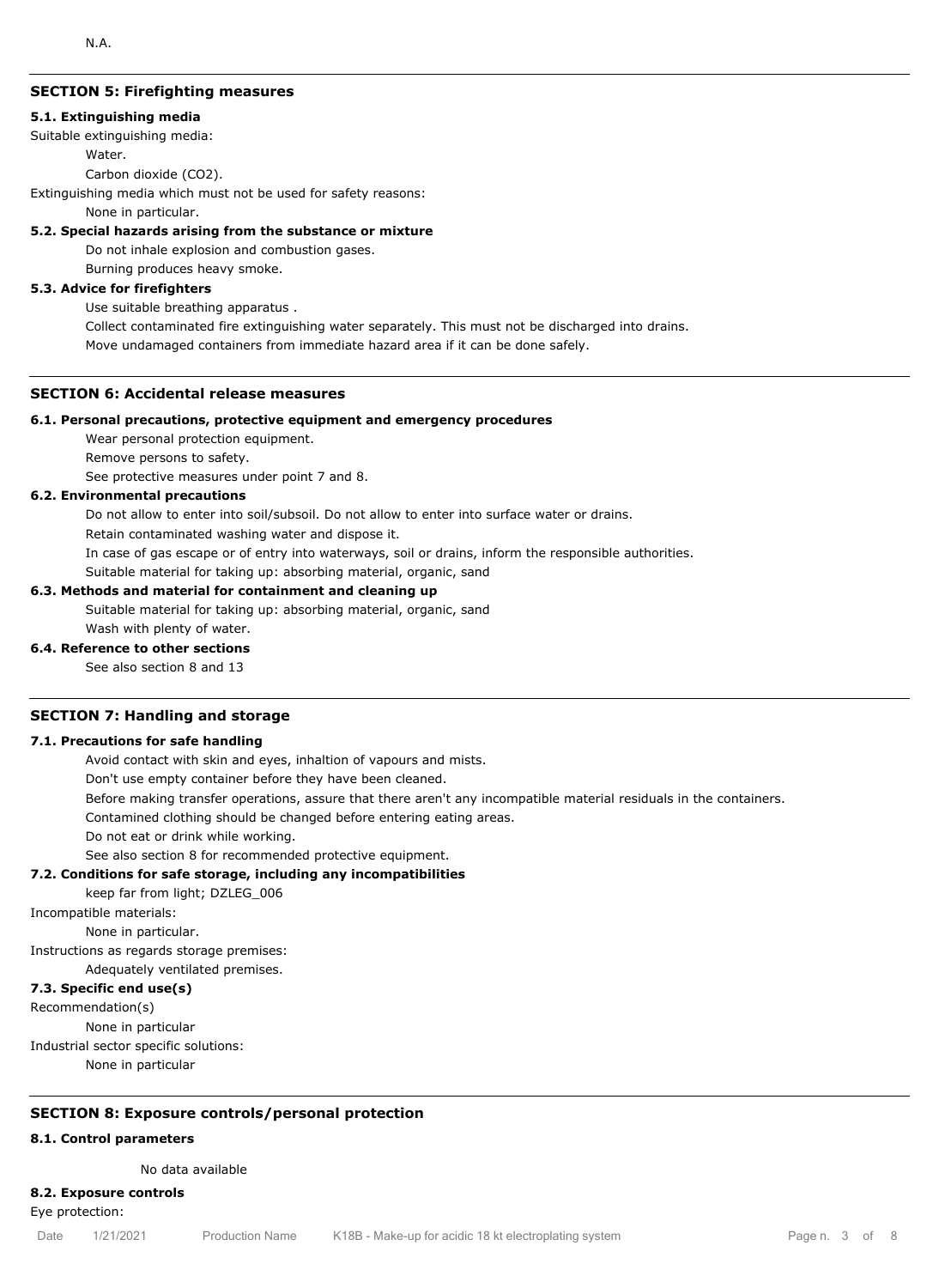Basket eye glasses. Protection for skin: Safety shoes.; Lab coat.; Protective apron. Protection for hands: Not needed for normal use. Respiratory protection: Container device with compressed air (DIN EN 137).; Mask with filter "B", grey colour Thermal Hazards: N.A. Environmental exposure controls: N.A. Hygienic and Technical measures N.A.

## **SECTION 9: Physical and chemical properties**

**9.1. Information on basic physical and chemical properties Physical State Liquid Appearance and colour:** Light Blue **Odour:** Odourless **Odour threshold:** N.A. **pH:** 5,00 **Melting point / freezing point:** N.A. **Initial boiling point and boiling range:** N.A. **Flash point:** N.A. **Evaporation rate:** N.A. **Upper/lower flammability or explosive limits:** N.A. **Vapour density:** N.A. **Vapour pressure:** N.A. **Relative density:** N.A. **Solubility in water:** N.A. **Solubility in oil:** N.A. **Partition coefficient (n-octanol/water):** N.A. **Auto-ignition temperature:** N.A. **Decomposition temperature:** N.A. **Viscosity:** N.A. **Explosive properties:** N.A. **Oxidizing properties:** N.A. **Solid/gas flammability:** N.A. **9.2. Other information VOC** N.A.

**Substance Groups relevant properties** N.A. **Miscibility:** N.A. **Conductivity:** N.A.

## **SECTION 10: Stability and reactivity**

#### **10.1. Reactivity**

Stable under normal conditions

## **10.2. Chemical stability**

Data not Available.

**10.3. Possibility of hazardous reactions** None.

## **10.4. Conditions to avoid**

Stable under normal conditions.

## **10.5. Incompatible materials**

None in particular.

## **10.6. Hazardous decomposition products**

None.

## **SECTION 11: Toxicological information**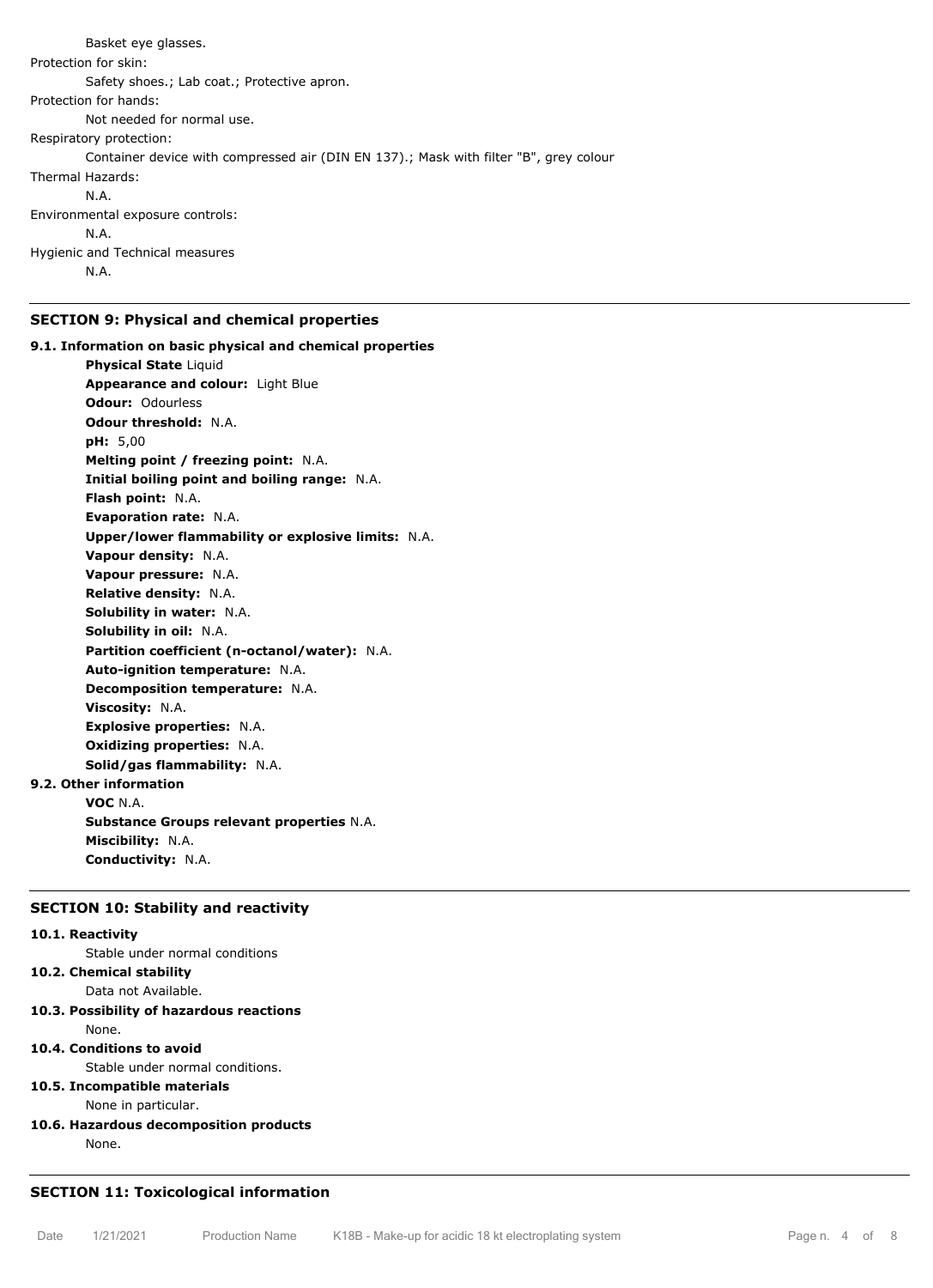#### **11.1. Information on toxicological effects**

#### **Toxicological Information of the Preparation**

| a) acute toxicity                                   | Not classified                                                   |
|-----------------------------------------------------|------------------------------------------------------------------|
|                                                     | Based on available data, the classification criteria are not met |
|                                                     | LD50 Oral Rat 481 mg/kg - Copper (II) sulfate pentahydrate       |
|                                                     | LD50 Skin Rat > 2000 mg/kg - Copper (II) sulfate pentahydrate    |
|                                                     | LD50 Oral Rat 5400 mg/kg - Citric Acid Monohydrate               |
|                                                     | LD50 Skin Rat > 2000 mg/kg - Citric Acid Monohydrate             |
| b) skin corrosion/irritation                        | Not classified                                                   |
|                                                     | Based on available data, the classification criteria are not met |
| c) serious eye damage/irritation                    | Not classified                                                   |
|                                                     | Based on available data, the classification criteria are not met |
| d) respiratory or skin sensitisation Not classified |                                                                  |
|                                                     | Based on available data, the classification criteria are not met |
| e) germ cell mutagenicity                           | Not classified                                                   |
|                                                     | Based on available data, the classification criteria are not met |
| f) carcinogenicity                                  | Not classified                                                   |
|                                                     | Based on available data, the classification criteria are not met |
| q) reproductive toxicity                            | Not classified                                                   |
|                                                     | Based on available data, the classification criteria are not met |
| h) STOT-single exposure                             | Not classified                                                   |
|                                                     | Based on available data, the classification criteria are not met |
| i) STOT-repeated exposure                           | Not classified                                                   |
|                                                     | Based on available data, the classification criteria are not met |
| j) aspiration hazard                                | Not classified                                                   |
|                                                     | Based on available data, the classification criteria are not met |

## **SECTION 12: Ecological information**

#### **12.1. Toxicity**

Adopt good working practices, so that the product is not released into the environment.

Eco-Toxicological Information:

Harmful to aquatic life with long lasting effects.

#### **List of Eco-Toxicological properties of the product**

The product is classified: Aquatic Chronic 3(H412)

- a) Aquatic acute toxicity : LC50 Oncorhynchus mykiss 0,016 mg/l 96 Copper (II) Sulfate pentahydrate
- a) Aquatic acute toxicity : EC50 Daphnia magna 0,18 mg/l 48 Copper (II) Sulfate pentahydrate
- a) Aquatic acute toxicity : EC50 DZLEG\_008 0,003 mg/l 72 Copper (II) Sulfate pentahydrate
- b) Aquatic chronic toxicity : NOEC Algae 425 mg/l 192 Citric Acid Monohydrate

#### **12.2. Persistence and degradability**

N.A.

## **12.3. Bioaccumulative potential**

N.A.

**12.4. Mobility in soil**

N.A.

## **12.5. Results of PBT and vPvB assessment**

No PBT Ingredients are present

#### **12.6. Other adverse effects**

N.A.

#### **SECTION 13: Disposal considerations**

## **13.1. Waste treatment methods**

Recover if possible. In so doing, comply with the local and national regulations currently in force.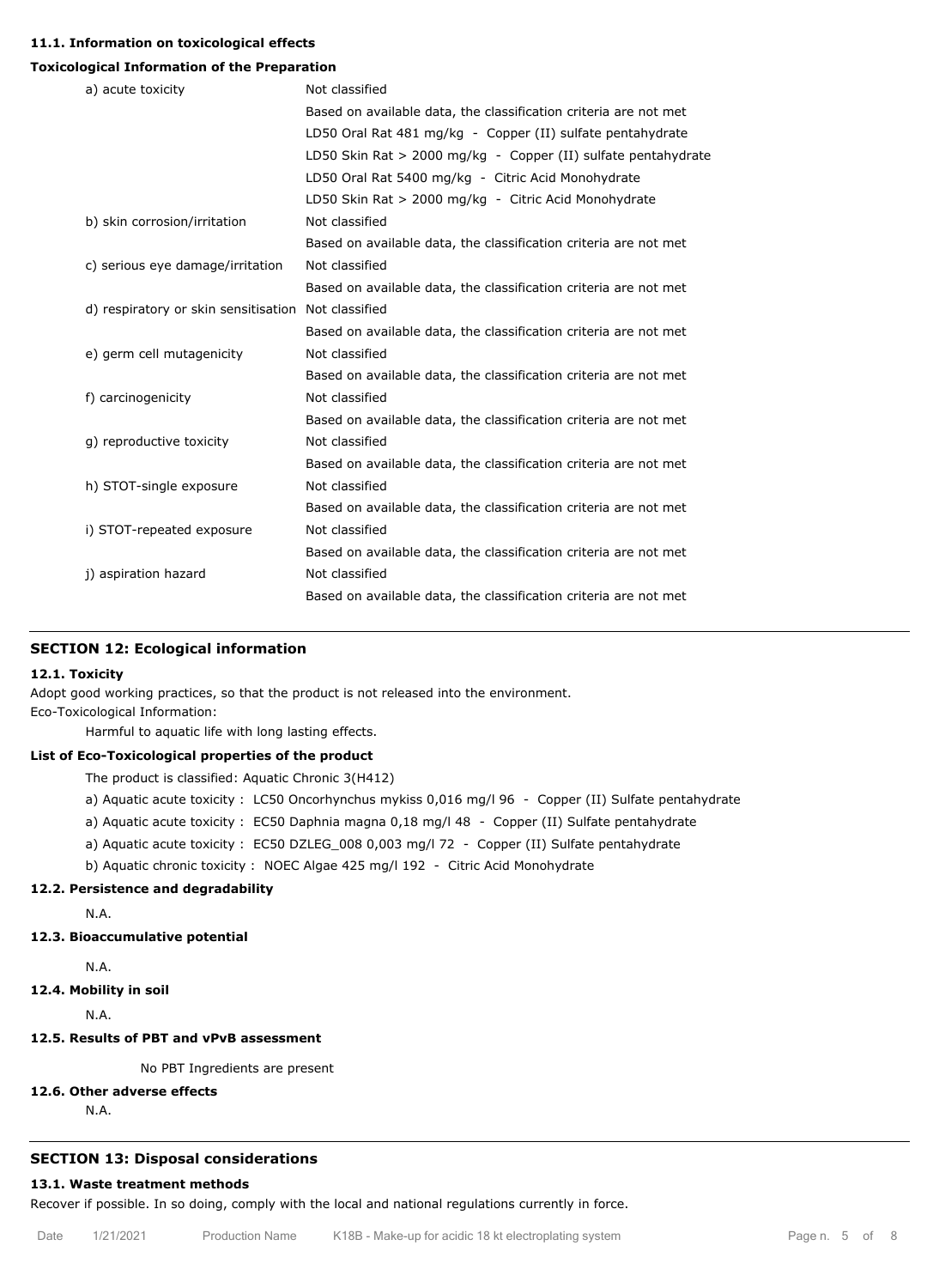## **SECTION 14: Transport information**



#### **14.1. UN number**

3082

## **14.2. UN proper shipping name**

ADR-Shipping Name: ENVIRONMENTALLY HAZARDOUS SUBSTANCE, LIQUID, N.O.S. (Copper sulphate) IATA-Technical name: ENVIRONMENTALLY HAZARDOUS SUBSTANCE, LIQUID, N.O.S. (Copper (II) sulphate pentahydrated) IMDG-Technical name: ENVIRONMENTALLY HAZARDOUS SUBSTANCE, LIQUID, N.O.S. (Copper (II) sulphate pentahydrated)

#### **14.3. Transport hazard class(es)**

ADR-Class: 9

IATA-Class: 9

IMDG-Class: 9

#### **14.4. Packing group**

ADR-Packing Group: III IATA-Packing group: III IMDG-Packing group: III

#### **14.5. Environmental hazards**

No

Environmental Pollutant: No

### **14.6. Special precautions for user**

Road and Rail ( ADR-RID ) :

ADR-Label: 9

ADR - Hazard identification number: 90

ADR-Special Provisions: 274 335 375 601

ADR-Transport category (Tunnel restriction code): 3 (-)

#### Air ( IATA ) :

IATA-Passenger Aircraft: 964 IATA-Cargo Aircraft: 964 IATA-Label: 9

IATA-Subsidiary hazards: -

IATA-Erg: 9L

IATA-Special Provisioning: A97 A158 A197

#### Sea ( IMDG ) :

IMDG-Stowage Code: Category A IMDG-Stowage Note: -

IMDG-Subsidiary hazards: -

IMDG-Special Provisioning: 274 335 969 IMDG-Page: N/A IMDG-Label: N/A IMDG-EMS: F-A, S-F IMDG-MFAG: N/A

## **14.7. Transport in bulk according to Annex II of MARPOL and the IBC Code**

N.A.

## **SECTION 15: Regulatory information**

#### **15.1. Safety, health and environmental regulations/legislation specific for the substance or mixture**

Dir. 98/24/EC (Risks related to chemical agents at work) Dir. 2000/39/EC (Occupational exposure limit values) Regulation (EC) n. 1907/2006 (REACH) Regulation (EC) n. 1272/2008 (CLP) Regulation (EC) n. 790/2009 (ATP 1 CLP) and (EU) n. 758/2013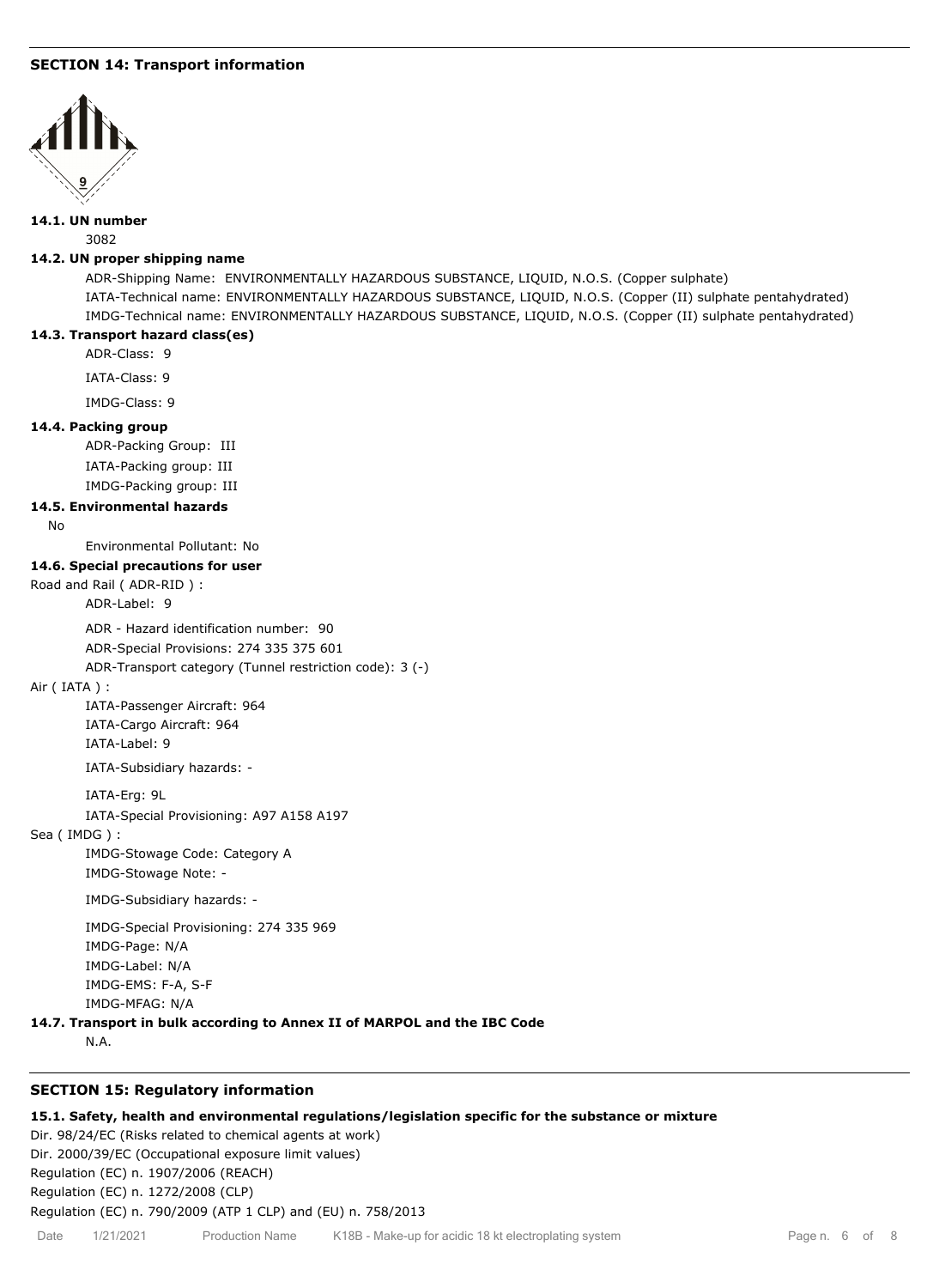Regulation (EU) n. 286/2011 (ATP 2 CLP) Regulation (EU) n. 618/2012 (ATP 3 CLP) Regulation (EU) n. 487/2013 (ATP 4 CLP) Regulation (EU) n. 944/2013 (ATP 5 CLP) Regulation (EU) n. 605/2014 (ATP 6 CLP) Regulation (EU) n. 2015/1221 (ATP 7 CLP) Regulation (EU) n. 2016/918 (ATP 8 CLP) Regulation (EU) n. 2016/1179 (ATP 9 CLP) Regulation (EU) n. 2017/776 (ATP 10 CLP) Regulation (EU) n. 2018/669 (ATP 11 CLP) Regulation (EU) n. 2018/1480 (ATP 13 CLP) Regulation (EU) n. 2019/521 (ATP 12 CLP) Regulation (EU) 2015/830 Restrictions related to the product or the substances contained according to Annex XVII Regulation (EC) 1907/2006 (REACH) and subsequent modifications: Restrictions related to the product: None Restrictions related to the substances contained: None

Provisions related to directive EU 2012/18 (Seveso III):

## N.A.

#### **Regulation (EU) No 649/2012 (PIC regulation)**

No substances listed

German Water Hazard Class.

N.A. SVHC Substances:

No data available

#### **15.2. Chemical safety assessment**

No Chemical Safety Assessment has been carried out for the mixture.

#### **SECTION 16: Other information**

| Code       | <b>Description</b>                                    |                                                |  |
|------------|-------------------------------------------------------|------------------------------------------------|--|
| H302       | Harmful if swallowed.                                 |                                                |  |
| H315       | Causes skin irritation.                               |                                                |  |
| H319       | Causes serious eye irritation.                        |                                                |  |
| H400       | Very toxic to aquatic life.                           |                                                |  |
| H410       | Very toxic to aguatic life with long lasting effects. |                                                |  |
| H412       | Harmful to aquatic life with long lasting effects.    |                                                |  |
|            |                                                       |                                                |  |
| Code       | Hazard class and hazard category                      | <b>Description</b>                             |  |
| 3.1/4/Oral | Acute Tox, 4                                          | Acute toxicity (oral), Category 4              |  |
| 3.2/2      | Skin Irrit. 2                                         | Skin irritation, Category 2                    |  |
| 3.3/2      | Eye Irrit. 2                                          | Eye irritation, Category 2                     |  |
| 4.1/A1     | Aquatic Acute 1                                       | Acute aguatic hazard, category 1               |  |
| 4.1/C1     | Aquatic Chronic 1                                     | Chronic (long term) aquatic hazard, category 1 |  |

**Classification and procedure used to derive the classification for mixtures according to Regulation (EC) 1272/2008 [CLP]:**

**Classification according to Regulation Classification procedure (EC) Nr. 1272/2008** 4.1/C3 Calculation method

This document was prepared by a competent person who has received appropriate training.

Main bibliographic sources:

ECDIN - Environmental Chemicals Data and Information Network - Joint Research Centre, Commission of the European Communities

SAX's DANGEROUS PROPERTIES OF INDUSTRIAL MATERIALS - Eight Edition - Van Nostrand Reinold

The information contained herein is based on our state of knowledge at the above-specified date. It refers solely to the product indicated and constitutes no guarantee of particular quality.

It is the duty of the user to ensure that this information is appropriate and complete with respect to the specific use intended. This MSDS cancels and replaces any preceding release.